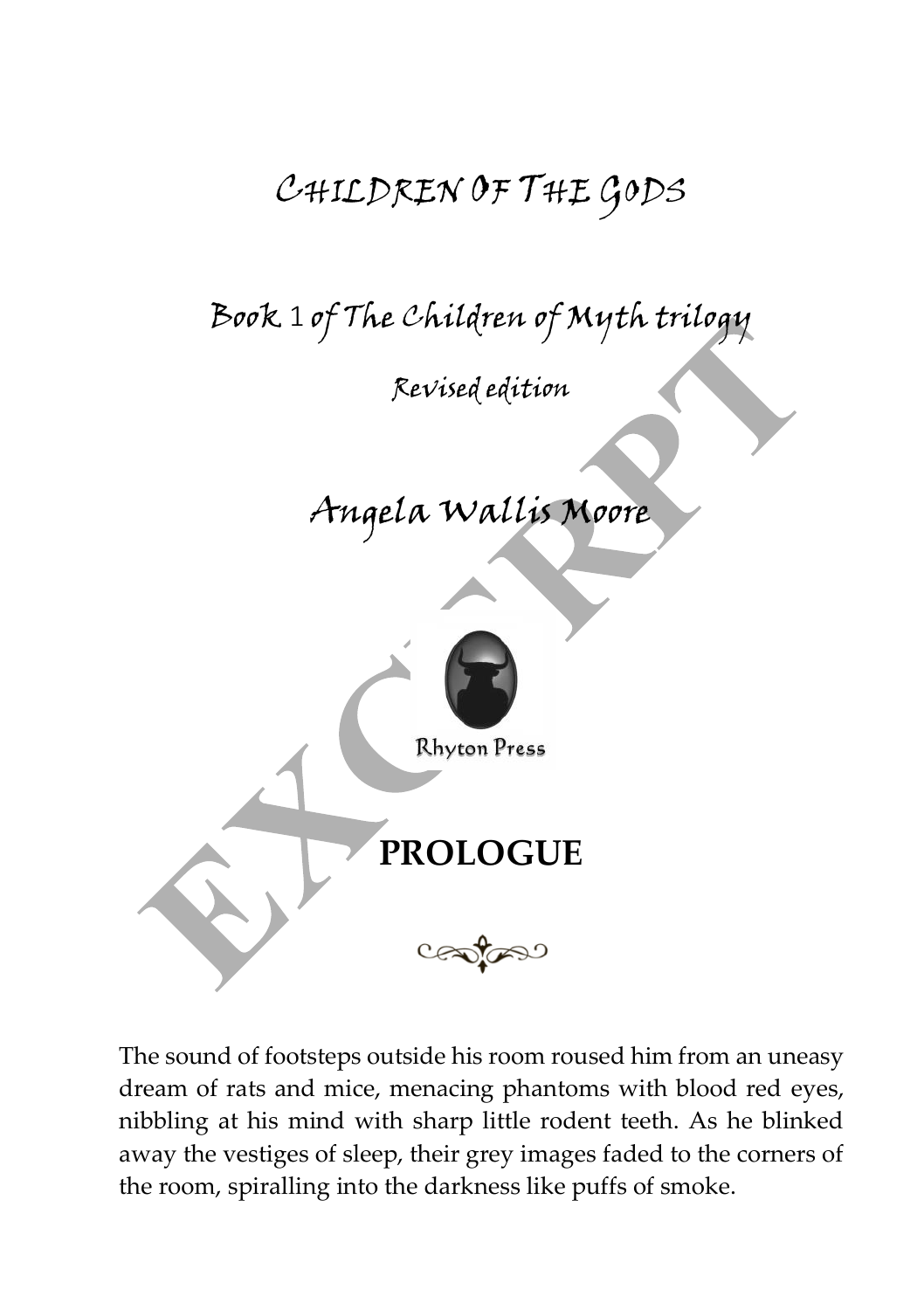Sliding out of bed, he tiptoed to the door, avoiding the piles of clothes, books and toys, the miscellany of a young boy's life strewn across the floor. Holding his breath, he crept to the edge of the stairs, avoiding the creaking floorboards in the centre of the hallway, his heart hamming in his chest so loudly it shook his whole body.

*Why is Dad going outside at this hour? I wish Mum was here.*

He tiptoed down the stairs to the landing, grasping the handrail with damp palms, listening intently. A woman's voice floated along the hallway and rose up to meet him.

'What do you want, Ray? I've finished in the kitchen and I was just about to go back to the cottage. Can't whatever it is wait till morning?'

Rousette. She was still here.

Reassured, he looked at the watch his grandmother had given him for his birthday. He felt very grown-up with this large timepiece on his wrist and checked it again, just to savour the feeling. It was almost midnight.

Apprehension returned. What did his father want with her at this hour?

His father replied, his normally deep voice barely audible. Crouched on the landing, the boy made out the words "Pegusus" and "colic". Was the big stallion sick? He hoped not. He loved his grandfather's horse and spent hours grooming him, living for the moments when the old man allowed him to exercise the powerful beast in the home paddock.

The kitchen door slammed, and he stood up and pattered down the last flight of stairs to the hallway, confident now that he was alone in the house. He retrieved his boots from the mudroom and let himself out the back door, sidling along the wall and keeping to the shadows in case his father lurked nearby.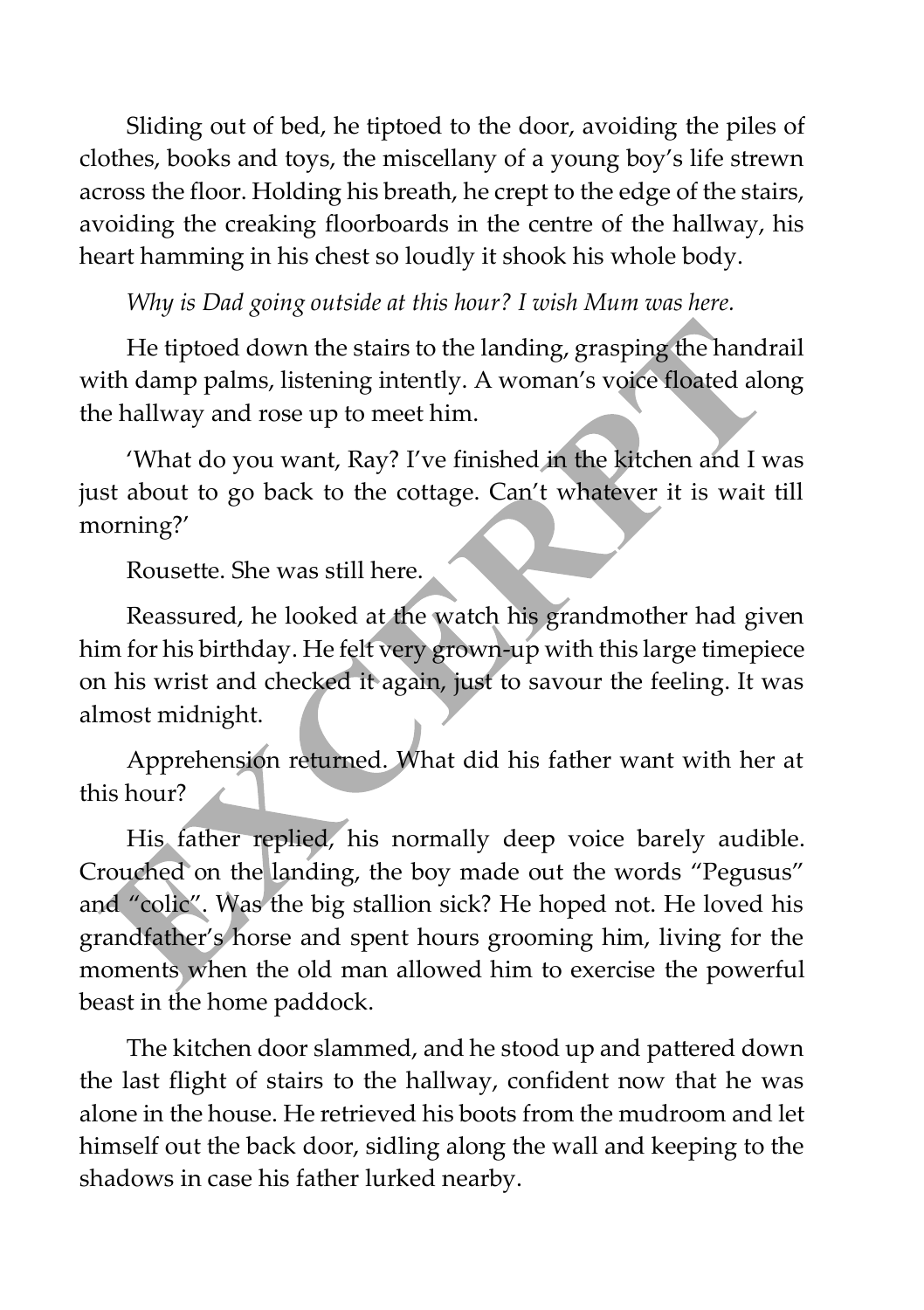The moon was full, riding high through a field of stars; it silvered the leaves of the poplars edging the driveway and cast deep pools of darkness beneath the camellia hedge.

A rabbit scuttered across the path leading to the barn, white tail flashing, and he watched it as it disappeared into the bushes. A barn owl swooped by, missing the rabbit by inches, and soared soundlessly into the branches of the old eucalypt where it perched, motionless, waiting for its prey to re-emerge.

The boy watched the bird for a moment but moved away when it turned its head to regard him, the black pools of its eyes reflecting the moonlight.

The barn door was ajar, and a sliver of pale light marked its outline. If he were very careful, he could creep inside and see what they were doing.

He paused, wondering whether he should risk his father's ire; Raymond's punishments were swift and ruthless, with no allowances made for mistakes or misunderstandings. No wonder his mother had gone back to Molong for a break. Sometimes he wondered whether she would simply stay there and never come back…

He wished they were not alone. His grandparents were staying overnight in Sydney, seeing some show, and Roussette's husband, the farm manager, was overseas on business. For some reason he couldn't explain, the man's absence filled him with dread and a nameless foreboding.

He edged closer to the door, his agitation increasing. Something was wrong. Raymond always cared for Pegasus without anyone to help him; why did he insist that Roussette go with him into the stalls?

A stab of primal fear surged through his stomach at the same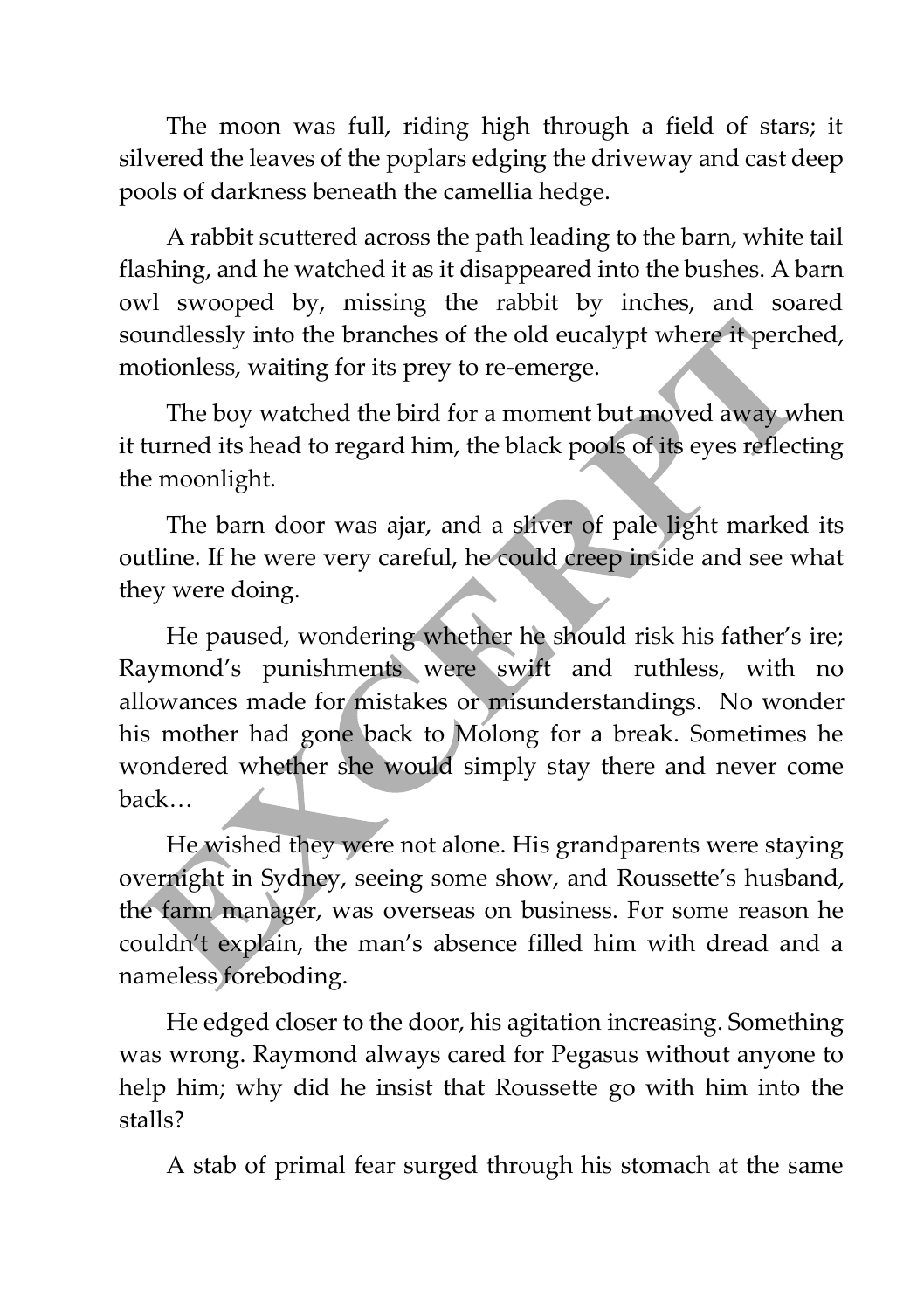moment the moon slipped behind a cloud, plunging the path into darkness. He stopped, momentarily disoriented, and waited for his eyes to adjust, afraid he might stumble and fall.

His vision cleared and he lurched forward, his limbs feeling stiff and uncoordinated as though they'd rusted while he stood motionless in the darkness.

The vulnerability of his situation began to dawn on him, and he wished he'd stayed in the house. What if his father came out and found him? He had no torch, no way of escape. It would mean another beating, and he was still sore from the last one.

Screwing up his courage, he flattened himself against the wall of the barn and inched his way inside the door. Somewhere, someone was crying, whimpering in the darkness. Nausea rose in his chest and he choked it back, frantically searching in the night for the source of the weeping. There was something disturbingly familiar about the whimpering sounds.

He stumbled forward and tripped over something on the ground. Not daring to reach out and touch whatever it was, for fear of what he might find, he moved cautiously onward. The weeping was softer now but punctuated by groans. Confused, he slowed to listen. They didn't sound like groans of pain, yet the voice moaned and muttered incoherently.

He reached the stalls and crushed his body against the adjoining wall. A pungent odour assailed his nostrils, a mixture of animal manure and damp straw, and he almost sneezed, grasping the bridge of his nose in time to suppress the violent urge.

The boy began to tremble, sweat pouring down his spine and pooling in the small of his back. He felt himself pulled into the building, moving ever closer to the source of the sobbing voice. And now it was mingled with another sound – a deep, rhythmic grunting. His trembling grew more violent until he thought his legs would fail